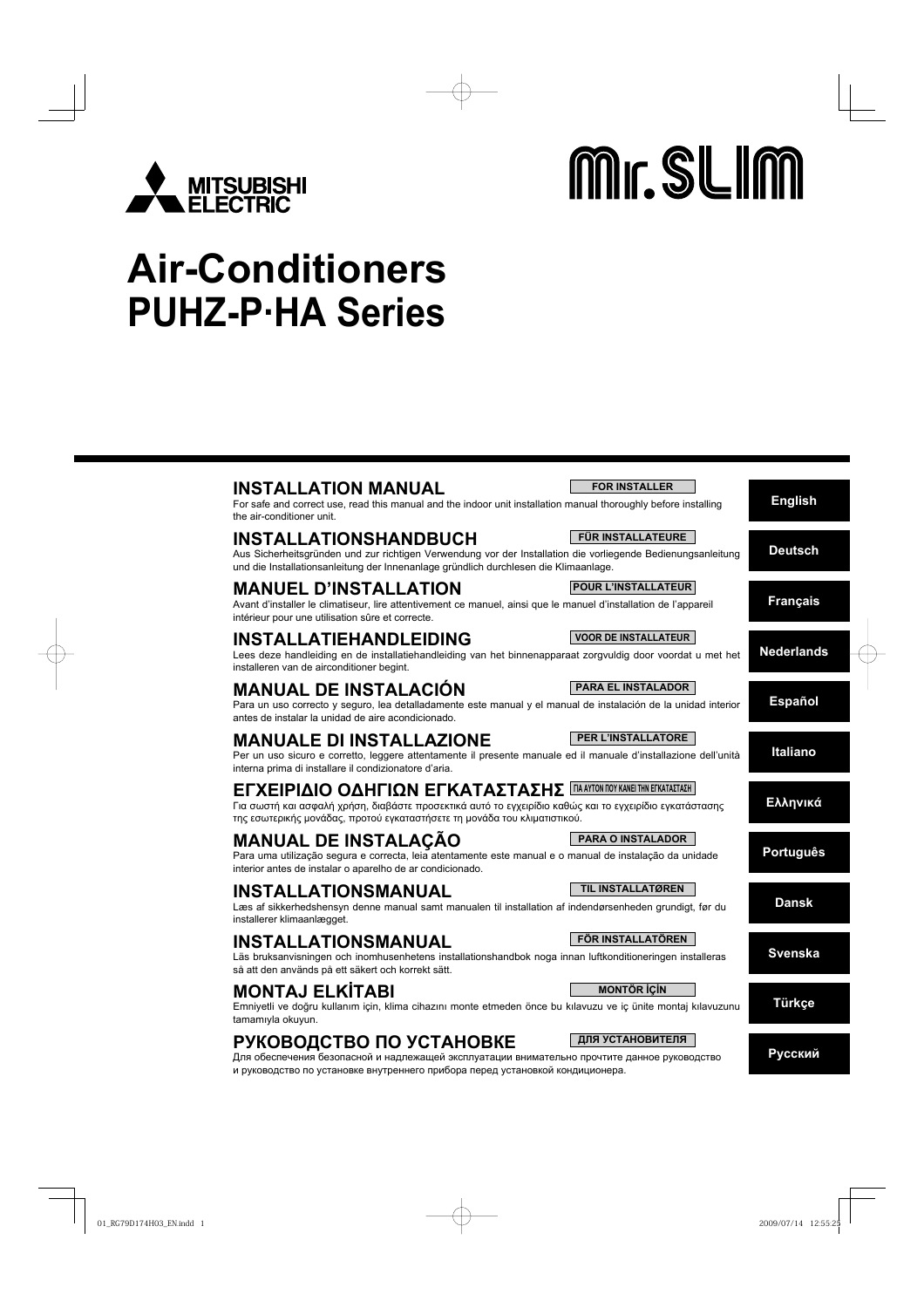# **Contents**

#### **Caution:**

**• Do not vent R410A into the Atmosphere:**

**• R410A is a Fluorinated Greenhouse gas, covered by the Kyoto Protocol, with a Global Warming Potential (GWP)=2090.**

### **1. Safety precautions**

| Example 15 Before installing the unit, make sure you read all the "Safety precau-<br>tions".     | After installation work has been completed, explain the "Safety Precautions," use,<br>and maintenance of the unit to the customer according to the information in the |
|--------------------------------------------------------------------------------------------------|-----------------------------------------------------------------------------------------------------------------------------------------------------------------------|
| ► Please report to or take consent by the supply authority before connec-<br>tion to the system. | Operation Manual and perform the test run to ensure normal operation. Both the<br>Installation Manual and Operation Manual must be given to the user for keeping.     |
| ► PUHZ-P • YHA is designed for commercial and light industrial applica-<br>tions.                | These manuals must be passed on to subsequent users.                                                                                                                  |
| $\triangle$ Warning:                                                                             | $(\frac{1}{x})$ : Indicates a part which must be grounded.                                                                                                            |
| Describes precautions that must be observed to prevent danger of injury or<br>death to the user. | $\langle \rangle$ Warning:                                                                                                                                            |

#### **Caution:**

| Describes precautions that must be observed to prevent damage to the unit. |
|----------------------------------------------------------------------------|
|----------------------------------------------------------------------------|

 **Warning:**

- **The unit must not be installed by the user. Ask a dealer or an authorized technician to install the unit. If the unit is installed incorrectly, water leak**age, electric shock, or fire may result.
- **For installation work, follow the instructions in the Installation Manual and**  use tools and pipe components specifically made for use with R410A re**frigerant. The R410A refrigerant in the HFC system is pressurized 1.6 times the pressure of usual refrigerants. If pipe components not designed for R410A refrigerant are used and the unit is not installed correctly, the pipes may burst and cause damage or injuries. In addition, water leakage, elec**tric shock, or fire may result.
- **The unit must be installed according to the instructions in order to minimize the risk of damage from earthquakes, typhoons, or strong winds. An incorrectly installed unit may fall down and cause damage or injuries.**
- **The unit must be securely installed on a structure that can sustain its weight. If the unit is mounted on an unstable structure, it may fall down and cause damage or injuries.**
- **If the air conditioner is installed in a small room, measures must be taken to prevent the refrigerant concentration in the room from exceeding the safety limit in the event of refrigerant leakage. Consult a dealer regarding the appropriate measures to prevent the allowable concentration from being exceeded. Should the refrigerant leak and cause the concentration limit to be exceeded, hazards due to lack of oxygen in the room may result.**
- **Ventilate the room if refrigerant leaks during operation. If refrigerant comes**  into contact with a flame, poisonous gases will be released.
- All electric work must be performed by a qualified technician according to **local regulations and the instructions given in this manual. The units must be powered by dedicated power lines and the correct voltage and circuit**  breakers must be used. Power lines with insufficient capacity or incorrect electrical work may result in electric shock or fire.

#### **1.1. Before installation**

 **Caution:**

- **Do not use the unit in an unusual environment. If the air conditioner is installed in areas exposed to steam, volatile oil (including machine oil), or sulfuric gas, areas exposed to high salt content such as the seaside, or areas where the unit will be covered by snow, the performance can be signifi cantly reduced and the internal parts can be damaged.**
- **Do not install the unit where combustible gases may leak, be produced,**  flow, or accumulate. If combustible gas accumulates around the unit, fire **or explosion may result.**
- **The outdoor unit produces condensation during the heating operation. Make sure to provide drainage around the outdoor unit if such condensation is likely to cause damage.**

#### **1.2. Before installation (relocation) Caution:**

- **Be extremely careful when transporting or installing the units. 2 or more persons are needed to handle the unit, as it weighs 20 kg or more. Do not grasp the packaging bands. Wear protective gloves to remove the unit from the packaging and to move it, as you can injure your hands on the**  fins or the edge of other parts.
- **Be sure to safely dispose of the packaging materials. Packaging materials, such as nails and other metal or wooden parts may cause stabs or other injuries.**
- **The base and attachments of the outdoor unit must be periodically checked for looseness, cracks or other damage. If such defects are left uncorrected, the unit may fall down and cause damage or injuries.**

Carefully read the labels affixed to the main unit.

- **Use C1220 copper phosphorus, for copper and copper alloy seamless pipes, to connect the refrigerant pipes. If the pipes are not connected correctly, the unit will not be properly grounded and electric shock may result.**
- Use only specified cables for wiring. The connections must be made se**curely without tension on the terminals. If the cables are connected or**  installed incorrectly, overheating or fire may result.
- The terminal block cover panel of the outdoor unit must be firmly attached. **If the cover panel is mounted incorrectly and dust and moisture enter the**  unit, electric shock or fire may result.
- When installing or moving the air conditioner, use only the specified refrig**erant (R410A) to charge the refrigerant lines. Do not mix it with any other refrigerant and do not allow air to remain in the lines. Air enclosed in the lines can cause pressure peaks resulting in a rupture and other hazards.**
- **Use only accessories authorized by Mitsubishi Electric and ask a dealer or an authorized technician to install them. If accessories are incorrectly**  installed, water leakage, electric shock, or fire may result.
- **Do not alter the unit. Consult a dealer for repairs. If alterations or repairs**  are not performed correctly, water leakage, electric shock, or fire may re**sult.**
- **The user should never attempt to repair the unit or transfer it to another location. If the unit is installed incorrectly, water leakage, electric shock,**  or fire may result. If the air conditioner must be repaired or moved, ask a **dealer or an authorized technician.**
- **After installation has been completed, check for refrigerant leaks. If refrig**erant leaks into the room and comes into contact with the flame of a heater **or portable cooking range, poisonous gases will be released.**
- **When installing the unit in a hospital or communications office, be prepared for noise and electronic interference. Inverters, home appliances, high-frequency medical equipment, and radio communications equipment can cause the air conditioner to malfunction or breakdown. The air conditioner may also affect medical equipment, disturbing medical care, and communications equipment, harming the screen display quality.**
- **Do not clean the air conditioner unit with water. Electric shock may result.**
- Tighten all flare nuts to specification using a torque wrench. If tightened too much, the flare nut can break after an extended period and refrigerant **can leak out.**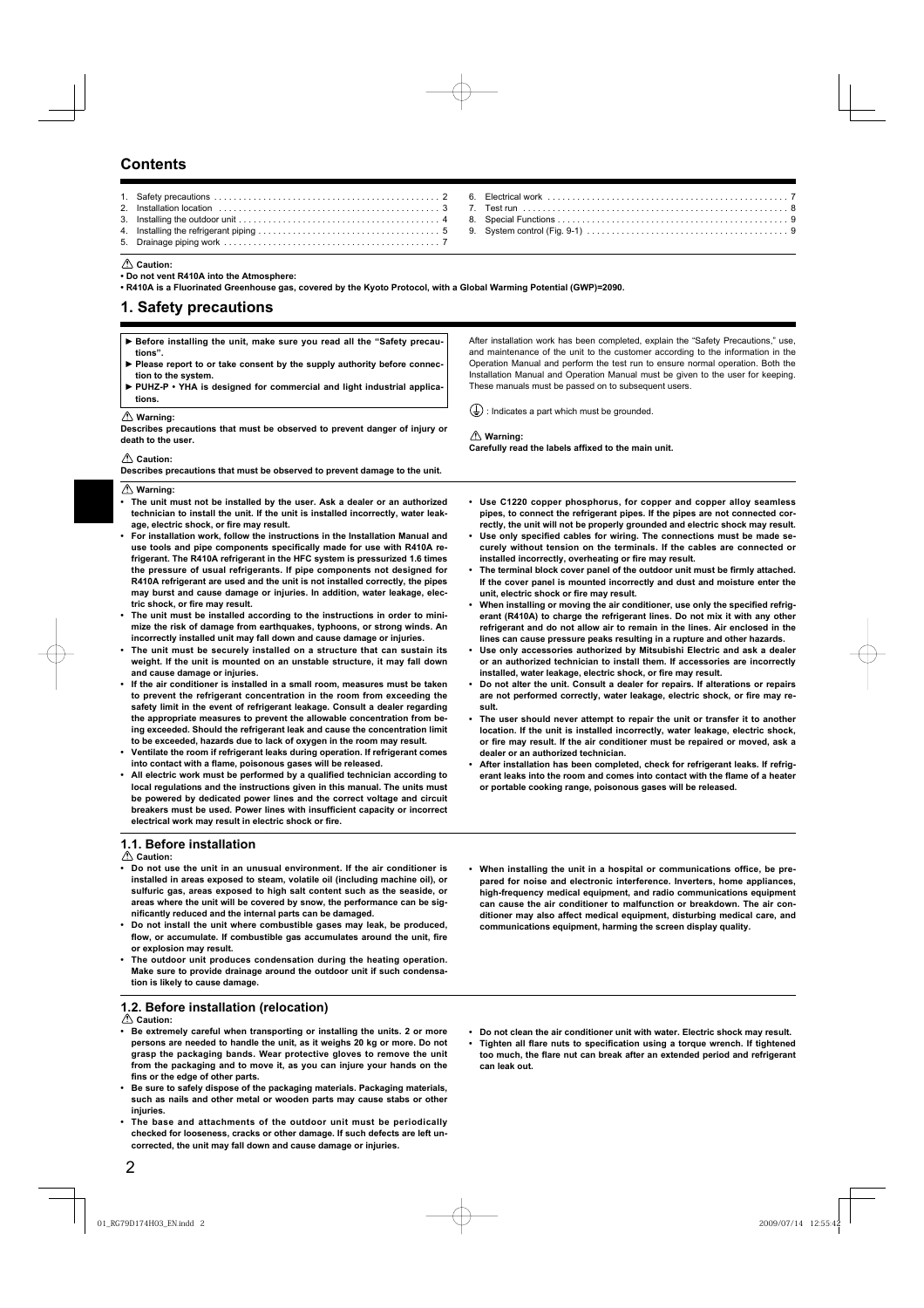# **1.3. Before electric work**

 **Caution:**

- **Be sure to install circuit breakers. If not installed, electric shock may result.**
- For the power lines, use standard cables of sufficient capacity. Otherwise, a short circuit, overheating, or fire may result.
- **When installing the power lines, do not apply tension to the cables. If the connections are loosened, the cables can snap or break and overheating**  or fire may result.

# **1.4. Before starting the test run**

 **Caution:**

- **Turn on the main power switch more than 12 hours before starting operation. Starting operation just after turning on the power switch can severely damage the internal parts. Keep the main power switch turned on during the operation season.**
- **Before starting operation, check that all panels, guards and other protective parts are correctly installed. Rotating, hot, or high voltage parts can cause injuries.**
- **Do not touch any switch with wet hands. Electric shock may result.**

# **1.5. Using R410A refrigerant air conditioners**

#### **Caution:**

- **Use new refrigerant pipes.**
- **Note the following if reusing existing pipes that carried R22 refrigerant.**
- Be sure to clean the pipes and make sure that the insides of the pipes are clean.
- Replace the existing flare nuts and flare the flared sections again.
- Do not use thin pipes. (Refer to page 5)
- **Use C1220 copper phosphorus, for copper and copper alloy seamless pipes, to connect the refrigerant pipes. Make sure the insides of the pipes are clean and do not contain any harmful contaminants such as sulfuric**  compounds, oxidants, debris, or dust. Use pipes with the specified thick**ness. (Refer to page 5)**
- **Store the pipes to be used during installation indoors and keep both ends of the pipes sealed until just before brazing. (Leave elbow joints, etc. in their packaging.) If dust, debris, or moisture enters the refrigerant lines, oil deterioration or compressor breakdown may result.**
- **Use ester oil, ether oil, alkylbenzene oil (small amount) as the refrigeration**  oil applied to the flared sections. If mineral oil is mixed in the refrigeration **oil, oil deterioration may result.**
- **Be sure to ground the unit. Do not connect the ground wire to gas or water pipes, lighting rods, or telephone grounding lines. If the unit is not properly grounded, electric shock may result.**
- **Use circuit breakers (ground fault interrupter, isolating switch (+B fuse),**  and molded case circuit breaker) with the specified capacity. If the circuit breaker capacity is larger than the specified capacity, breakdown or fire **may result.**
- **Do not touch the refrigerant pipes with bare hands during operation. The**  refrigerant pipes are hot or cold depending on the condition of the flowing **refrigerant. If you touch the pipes, burns or frostbite may result.**
- After stopping operation, be sure to wait at least five minutes before turn**ing off the main power switch. Otherwise, water leakage or breakdown may result.**
- **Do not use refrigerant other than R410A refrigerant. If another refrigerant is used, the chlorine will cause the oil to deteriorate.**
- Use a vacuum pump with a reverse flow check valve. If the vacuum pump oil flows backward into the refrigerant lines, refriger-
- **ant oil deterioration may result.** Use the following tools specifically designed for use with R410A refriger**ant. The following tools are necessary to use R410A refrigerant. Contact your nearest dealer for any questions.**

| Tools (for R410A)            |                                       |  |
|------------------------------|---------------------------------------|--|
| Gauge manifold<br>Flare tool |                                       |  |
| Charge hose                  | Size adjustment gauge                 |  |
| Gas leak detector            | Vacuum pump adapter                   |  |
| Torque wrench                | Electronic refrigerant charging scale |  |

- **Be sure to use the correct tools. If dust, debris, or moisture enters the refrigerant lines, refrigeration oil deterioration may result.**
- **Do not use a charging cylinder. If a charging cylinder is used, the compo**sition of the refrigerant will change and the efficiency will be lowered.

# **2. Installation location**





#### **P100-P140**



**Fig. 2-2**

#### **2.1. Refrigerant pipe (Fig. 2-1)**

 **Check that the difference between the heights of the indoor and outdoor units, the length of refrigerant pipe, and the number of bends in the pipe are within the limits shown below.**

| Models           | $\oslash$ Pipe length | <b>B</b> Height difference © Number of bends |           |
|------------------|-----------------------|----------------------------------------------|-----------|
|                  | (one way)             |                                              | (one way) |
| P100, P125, P140 | Max. 50 m             | Max. 30 m                                    | Max. 15   |

- Height difference limitations are binding regardless of which unit, indoor or outdoor, is positioned higher. D Indoor unit
	- E Outdoor unit

(mm)

#### **2.2. Choosing the outdoor unit installation location**

- Avoid locations exposed to direct sunlight or other sources of heat.
- Select a location from which noise emitted by the unit will not inconvenience neighbors
- Select a location permitting easy wiring and pipe access to the power source and indoor unit.
- Avoid locations where combustible gases may leak, be produced, flow, or accumulate.
- Note that water may drain from the unit during operation.
- Select a level location that can bear the weight and vibration of the unit.
- Avoid locations where the unit can be covered by snow. In areas where heavy snow fall is anticipated, special precautions such as raising the installation location or installing a hood on the air intake must be taken to prevent the snow from blocking the air intake or blowing directly against it. This can reduce the airflow and a malfunction may result.
- Avoid locations exposed to oil, steam, or sulfuric gas.
- Use the transportation handles of the outdoor unit to transport the unit. If the unit is carried from the bottom, hands or fingers may be pinched.

# **2.3. Outline dimensions (Outdoor unit) (Fig. 2-2)**

The figure in parenthesis is for P125, P140 models.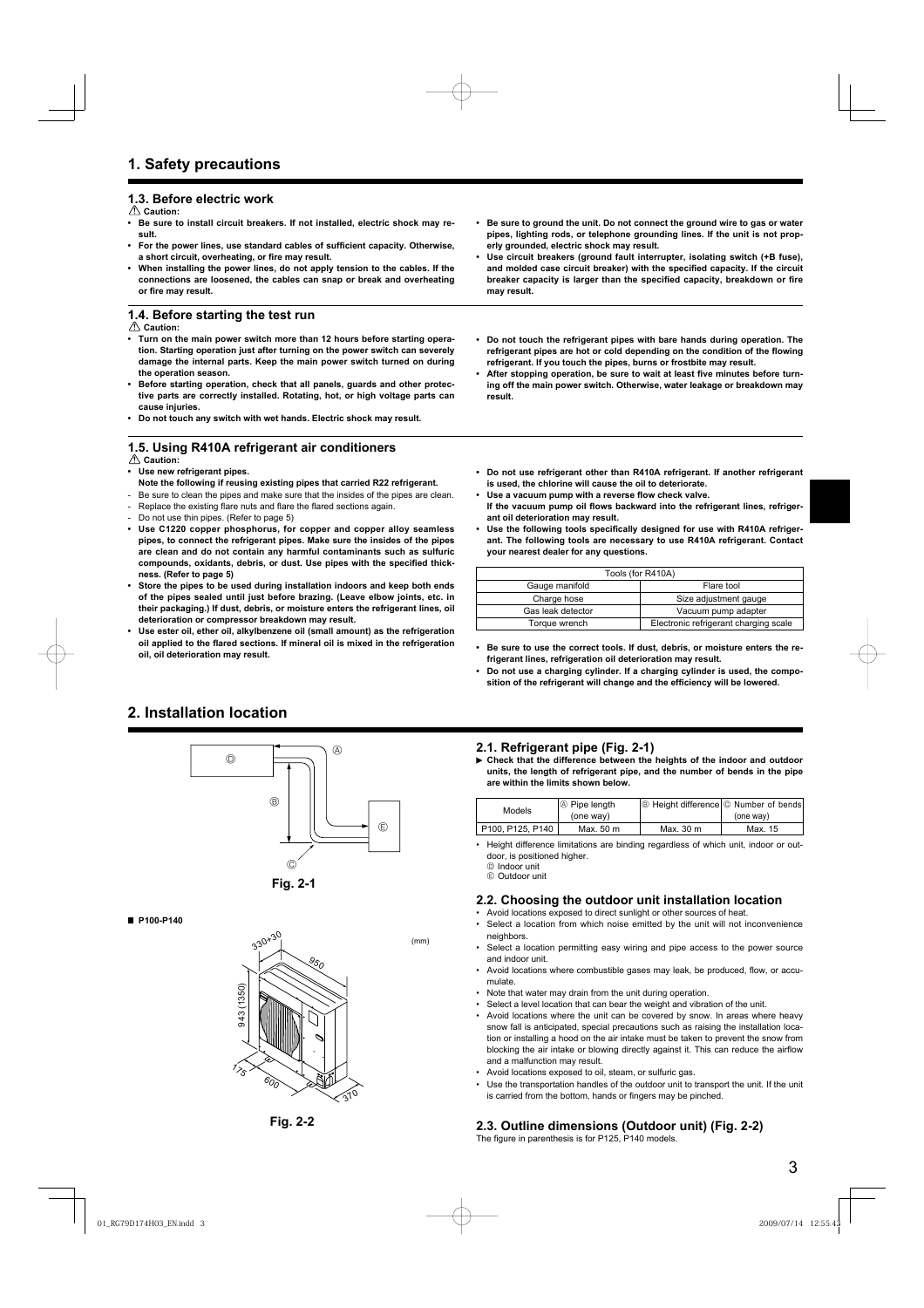# **2. Installation location**





**Fig. 2-5**

# **2.4. Ventilation and service space**

#### **2.4.1. Windy location installation**

When installing the outdoor unit on a rooftop or other location unprotected from the wind, situate the air outlet of the unit so that it is not directly exposed to strong winds. Strong wind entering the air outlet may impede the normal airflow and a malfunction may result.

The following shows three examples of precautions against strong winds.

- $0$  Face the air outlet towards the nearest available wall about 50 cm away from the wall. (Fig. 2-3)
- 2 Install an optional air guide if the unit is installed in a location where strong winds from a typhoon, etc. may directly enter the air outlet. (Fig. 2-4)  $\circledR$  Air outlet guide
- 3 Position the unit so that the air outlet blows perpendicularly to the seasonal wind direction, if possible. (Fig. 2-5)

B Wind direction



#### **2.4.2. When installing a single outdoor unit (Refer to the last page)** Minimum dimensions are as follows, except for Max., meaning Maximum dimensions, indicated.

The figures in parentheses are for P125, P140 models.

- Refer to the figures for each case.
- 1 Obstacles at rear only (Fig. 2-6)
- 2 Obstacles at rear and above only (Fig. 2-7)
- 3 Obstacles at rear and sides only (Fig. 2-8)
- 4 Obstacles at front only (Fig. 2-9)
- When using an optional air outlet guide, the clearance for P125, P140 models is 500 mm or more.
- 5 Obstacles at front and rear only (Fig. 2-10)

When using an optional air outlet guide, the clearance for P125, P140 models is 500 mm or more.

- 6 Obstacles at rear, sides, and above only (Fig. 2-11)
- Do not install the optional air outlet guides for upward airflow.

#### **2.4.3. When installing multiple outdoor units (Refer to the last page)** Leave 10 mm for P100-P140 space or more between the units.

- 1 Obstacles at rear only (Fig. 2-12)
- 2 Obstacles at rear and above only (Fig. 2-13)
- No more than three units must be installed side by side. In addition, leave space as shown. • Do not install the optional air outlet guides for upward airflow.
- 3 Obstacles at front only (Fig. 2-14)
- When using an optional air outlet guide, the clearance for P125. P140 models is 1000 mm or more.
- 4 Obstacles at front and rear only (Fig. 2-15)
- When using an optional air outlet guide, the clearance for P125, P140 models is 1000 mm or more.
- 5 Single parallel unit arrangement (Fig. 2-16) When using an optional air outlet guide installed for upward airflow, the clearance is 500 (1000) mm or more.
- 6 Multiple parallel unit arrangement (Fig. 2-17)
- When using an optional air outlet guide installed for upward airflow, the clearance is 1000 (1500) mm or more.
- 7 Stacked unit arrangement (Fig. 2-18)
- The units can be stacked up to two units high.<br>• No more than two stacked units must be installed
- No more than two stacked units must be installed side by side. In addition, leave space as shown.
- Be sure to install the unit in a sturdy, level surface to prevent rattling noises during peration. (Fig. 3-1) <Foundation specifications>

| <b>Foundation bolt</b>  | M <sub>10</sub> (3/8") |
|-------------------------|------------------------|
| Thickness of concrete   | 120 mm                 |
| Length of bolt          | 70 mm                  |
| Weight-bearing capacity | 320 kg                 |

- Make sure that the length of the foundation bolt is within 30 mm of the bottom surface of the base.
- Secure the base of the unit firmly with four-M10 foundation bolts in sturdy locations.

#### **Installing the outdoor unit**

- Do not block the vent. If the vent is blocked, operation will be hindered and breakdown may result.
- In addition to the unit base, use the installation holes on the back of the unit to attach wires, etc., if necessary to install the unit. Use self-tapping screws ( $\varnothing$ 5 × 15 mm or less) and install on site.

#### **Warning:**

- **The unit must be securely installed on a structure that can sustain its weight. If the unit is mounted on an unstable structure, it may fall down and cause damage or injuries.**
- **The unit must be installed according to the instructions in order to minimize the risk of damage from earthquakes, typhoons, or strong winds. An incorrectly installed unit may fall down and cause damage or injuries.**

**Fig. 3-1**

950

Min.10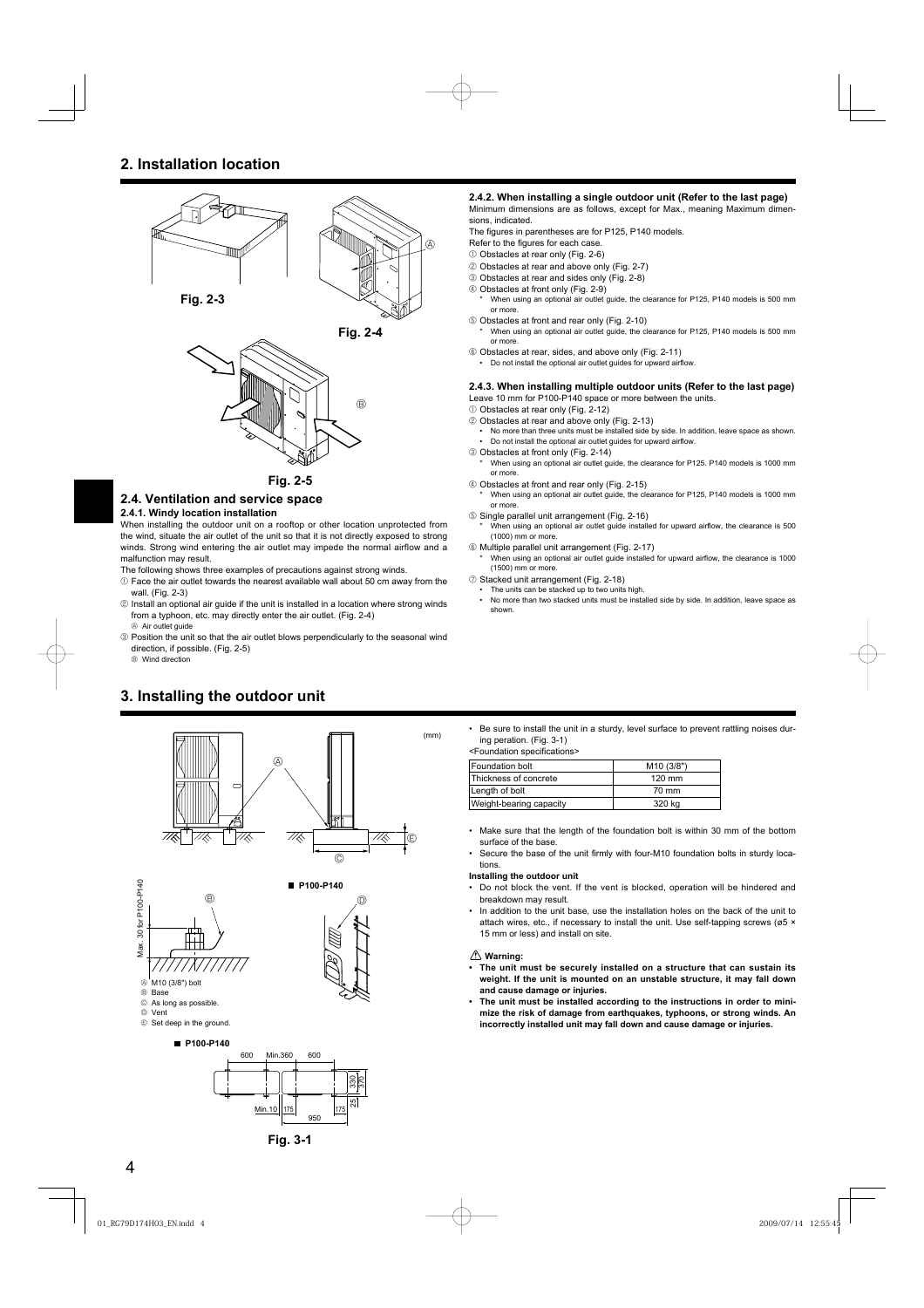#### **4.1. Precautions for devices that use R410A refrigerant**

- **Refer to page 3 for precautions not included below on using air conditioners with R410A refrigerant.**
- **Use ester oil, ether oil, alkylbenzene oil (small amount) as the refrigeration oil applied to the flared sections.**
- **Use C1220 copper phosphorus, for copper and copper alloy seamless pipes, to connect the refrigerant pipes. Use refrigerant pipes with the**  thicknesses specified in the table to the below. Make sure the insides of **the pipes are clean and do not contain any harmful contaminants such as sulfuric compounds, oxidants, debris, or dust.**

#### **Warning:**

When installing or moving the air conditioner, use only the specified refriger**ant (R410A) to charge the refrigerant lines. Do not mix it with any other refrigerant and do not allow air to remain in the lines. Air enclosed in the lines can cause pressure peaks resulting in a rupture and other hazards.**

|             | P100-P140               |
|-------------|-------------------------|
| Liquid pipe | ø9.52 thickness 0.8 mm  |
| Gas pipe    | ø15.88 thickness 1.0 mm |

**Do not use pipes thinner than those specified above.** 

#### **4.2. Connecting pipes (Fig. 4-1)**

- When commercially available copper pipes are used, wrap liquid and gas pipes with commercially available insulation materials (heat-resistant to 100°C or more, thickness of 12 mm or more).
- Be sure to separate thermal insulation for gas and liquid refrigerant pipes.
- The indoor parts of the drain pipe should be wrapped with polyethylene foam insulation materials (specific gravity of 0.03, thickness of 9 mm or more).
- Apply thin layer of refrigerant oil to pipe and joint seating surface before tightening flare nut.  $\circledR$
- Use 2 wrenches to tighten piping connections. ®
- Use leak detector or soapy water to check for gas leaks after connections are completed.
- Apply refrigerating machine oil over the entire flare seat surface. ©
- Use the flare nuts for the following pipe size.  $\mathbb O$

|             |                | P100-P140 |
|-------------|----------------|-----------|
| Gas side    | Pipe size (mm) | ø15.88    |
| Liquid side | Pipe size (mm) | ø9.52     |

- When bending the pipes, be careful not to break them. Bend radius of 100 mm to 150 mm are sufficient.
- Make sure the pipes do not contact the compressor. Abnormal noise or vibration may result.
- $0$  Pipes must be connected starting from the indoor unit.
- Flare nuts must be tightened with a torque wrench.
- 2 Flare the liquid pipes and gas pipes and apply a thin layer of refrigeration oil (Applied on site).
- When usual pipe sealing is used, refer to Table 1 for flaring of R410A refrigerant pipes.

The size adjustment gauge can be used to confirm A measurements.

Table 1 (Fig. 4-2)

|                          | $A$ (mm)             |                          |  |
|--------------------------|----------------------|--------------------------|--|
| Copper pipe O.D.<br>(mm) | Flare tool for R410A | Flare tool for R22 R407C |  |
|                          | Clutch type          |                          |  |
| ø6.35 (1/4")             | $0 - 0.5$            | $1.0 - 1.5$              |  |
| ø9.52 (3/8")             | $0 - 0.5$            | $1.0 - 1.5$              |  |
| ø12.7 (1/2")             | $0 - 0.5$            | $1.0 - 1.5$              |  |
| ø15.88 (5/8")            | $0 - 0.5$            | $1.0 - 1.5$              |  |
| ø19.05 (3/4")            | $0 - 0.5$            | $1.0 - 1.5$              |  |





- A Flare cutting dimensions  $\circledR$  Flare nut tightening torque
- $\circledcirc$  $\circledcirc$

A (Fig. 4-1)

| Copper pipe O.D. | Flare dimensions   |
|------------------|--------------------|
| (mm)             | øA dimensions (mm) |
| ø6.35            | $8.7 - 9.1$        |
| ø9.52            | $12.8 - 13.2$      |
| ø12.7            | $16.2 - 16.6$      |
| ø15.88           | $19.3 - 19.7$      |
| ø19.05           | $23.6 - 24.0$      |

#### B (Fig. 4-1)

| Copper pipe O.D.<br>(mm) | Flare nut O.D.<br>(mm) | <b>Tightening torque</b><br>$(N \cdot m)$ |
|--------------------------|------------------------|-------------------------------------------|
| ø6.35                    | 17                     | $14 - 18$                                 |
| ø6.35                    | 22                     | $34 - 42$                                 |
| ø9.52                    | 22                     | $34 - 42$                                 |
| ø12.7                    | 26                     | $49 - 61$                                 |
| ø12.7                    | 29                     | $68 - 82$                                 |
| ø15.88                   | 29                     | $68 - 82$                                 |
| ø15.88                   | 36                     | 100 - 120                                 |
| ø19.05                   | 36                     | 100 - 120                                 |



**Fig. 4-2**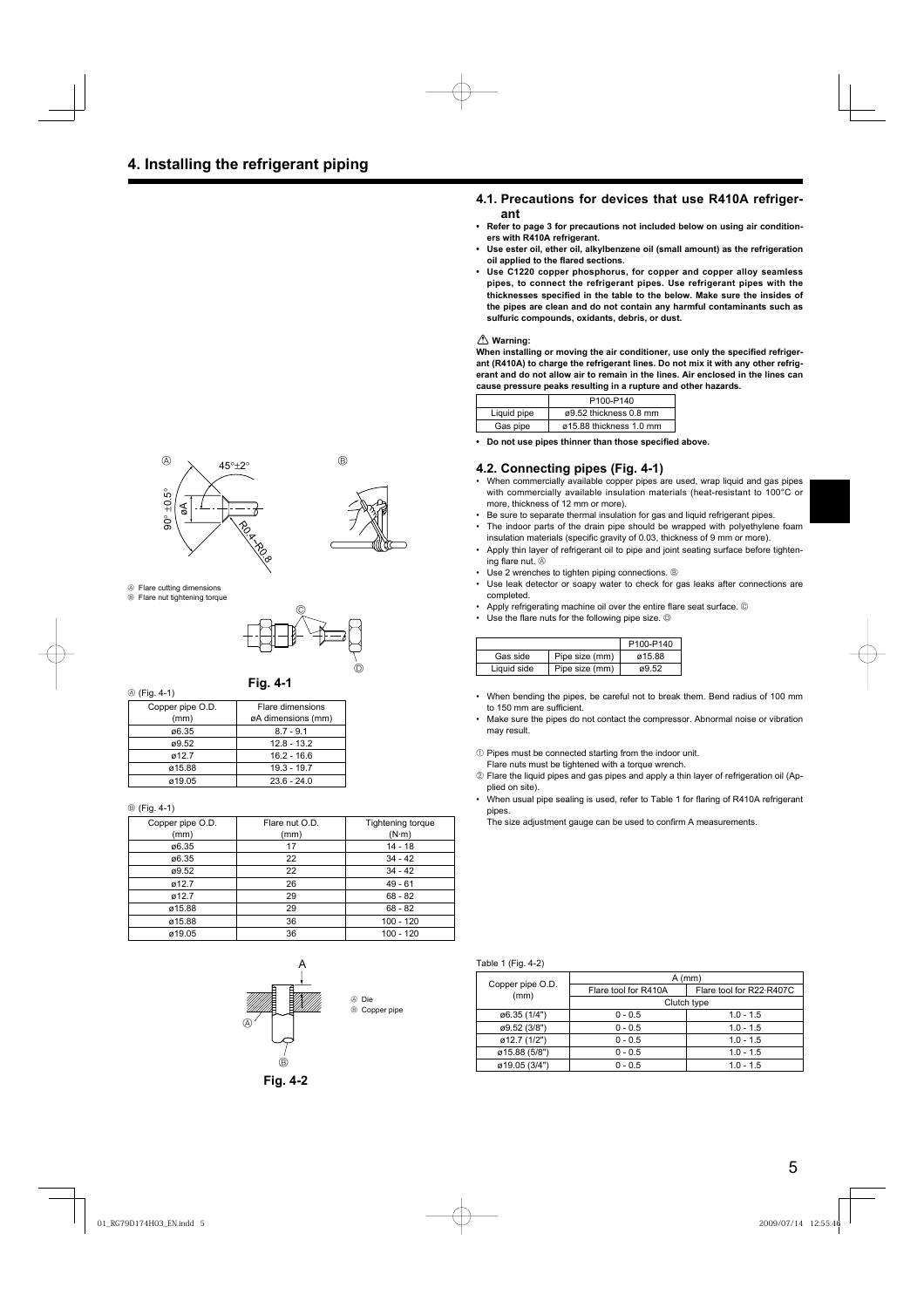# **4. Installing the refrigerant piping**

#### **P100-P140**





F

- 
- A Stop valve <Liquid side>
- <sup>®</sup> Stop valve <Gas side>
- C Service port D Open/Close section
	-

**Fig. 4-4**

G

 $©$  Sealed, same way for gas side

E Local pipe

G Pipe cover



- A Valve
- B Unit side
- © Cap
- D Local pipe side
- E Pipe cover
- $©$  Service port
- G Wrench hole



- (Do not apply a spanner other than to this section. Doing so would cause coolant leaks.)
- $\circledR$  Seal section

 (Seal the end of the heat insulation material at the pipe connection section with whatever seal material you have on hand so that water does not infiltrate the heat insulation material.)

# **4.3. Refrigerant piping (Fig. 4-3)**

**For P100-P140** 

Remove the service panel  $\mathbb{O}$  (3 screws) and the front piping cover  $\mathbb{O}$  (2 screws) and rear piping cover  $\circledcirc$  (2 screws).

- $10$  Perform refrigerant piping connections for the indoor/outdoor unit when the outdoor unit's stop valve is completely closed.
- 2 Vacuum-purge air from the indoor unit and the connection piping.
- 3 After connecting the refrigerant pipes, check the connected pipes and the indoor unit for gas leaks. (Refer to 4.4 Refrigerant pipe airtight testing method)
- 4 A high-performance vacuum pump is used at the stop valve service port to maintain a vacuum for an adequate time (at least 1 hour after reaching –101 kPa (5 Torr)) in order to vacuum dry the inside of the pipes. Always check the degree of vacuum at the gauge manifold. If there is any moisture left in the pipe, the degree of vacuum is sometimes not reached with short-time vacuum application. After vacuum drying, completely open the stop valves (both liquid and gas) for

the outdoor unit. This completely links the indoor and outdoor refrigerant circuits. If the vacuum drying is inadequate, air and water vapor remain in the refriger-

- ant circuits and can cause abnormal rise of high pressure, abnormal drop of low pressure, deterioration of the refrigerant machine oil due to moisture, etc.
- If the stop valves are left closed and the unit is operated, the compressor and control valves will be damaged.
- Use a leak detector or soapy water to check for gas leaks at the pipe connection sections of the outdoor unit.
- Do not use the refrigerant from the unit to purge air from the refrigerant lines.
- After the valve work is completed, tighten the valve caps to the correct torque: 20 to 25 N·m (200 to 250 kgf·cm).
- Failure to replace and tighten the caps may result in refrigerant leakage. In addition, do not damage the insides of the valve caps as they act as a seal to prevent refrigerant leakage.

 $6$  Use sealant to seal the ends of the thermal insulation around the pipe connection sections to prevent water from entering the thermal insulation.

#### **4.4. Refrigerant pipe airtight testing method**

(1) Connect the testing tools.

• Make sure the stop valves  $\circledast \circledast$  are closed and do not open them.

• Add pressure to the refrigerant lines through the service port © of the liquid stop valve  $\textcircled{A}$ 

(2) Do not add pressure to the specified pressure all at once; add pressure little by little.

- 1 Pressurize to 0.5 MPa (5 kgf/cm²G), wait 5 minutes, and make sure the pressure does not decrease
- 2 Pressurize to 1.5 MPa (15 kgf/cm²G), wait 5 minutes, and make sure the pressure does not decrease.
- 3 Pressurize to 4.15 MPa (41.5 kgf/cm²G) and measure the surrounding temperature and refrigerant pressure.

(3) If the specified pressure holds for about one day and does not decrease, the pipes have passed the test and there are no leaks.

If the surrounding temperature changes by 1 °C, the pressure will change by about 0.03 MPa (0.3 kgf/cm²G). Make the necessary corrections.

(4) If the pressure decreases in steps (2) or (3), there is a gas leak. Look for the source of the gas leak.

#### **4.5. Stop valve opening method**

The stop valve opening method varies according to the outdoor unit model. Use the appropriate method to open the stop valves.

(1) Gas side of P100-P140 (Fig. 4-5)

- $0$  Remove the cap and turn the valve rod counterclockwise as far as it will go with the use of a 5 mm hexagonal wrench. Stop turning when it hits the stopper. (ø 15.88: Approximately 13 revolutions)
- 2 Make sure that the stop valve is open comletely and rotate the cap back to its original position.
- (2) Liquid side of P100-P140 (Fig. 4-6)
- $\hat{O}$  Remove the cap and turn the valve rod counterclockwise as far as it will go with the use of a 4 mm hexagonal wrench. Stop turning when it hits the stopper. (ø9.52: Approximately 10 revolutions)
- 2 Make sure that the stop valve is open completely and rotate the cap back to its original position.
- Refrigerant pipes are protectively wrapped for P100-P140
- The pipes can be protectively wrapped up to a diameter of  $\varnothing$ 90 before or after connecting the pipes. Cut out the knockout in the pipe cover following the groove and wrap the pipes.
- Pipe inlet gap for P100-P140
- Use putty or sealant to seal the pipe inlet around the pipes so that no gaps remain. (If the gaps are not closed, noise may be emitted or water and dust will enter the unit and breakdown may result.)

#### **Precautions when using the charge valve (Fig.4-7)**

Do not tighten the service port too much when installing it, otherwise, the valve core could be deformed and become loose, causing a gas leak.

After positioning section  $@$  in the desired direction, turn section  $@$  only and tighten it.

Do not further tighten sections  $\circledA$  and  $\circledB$  together after tightening section  $\circledA$ .



etc., may vary according to the model. Turn section  $\overset{\cdot}{\otimes}$  only.

(Do not further tighten sections  $\circledA$  and  $\circledB$ together.)

The figure to the left is an example only. The stop valve shape, service port position,

© Charge hose D Service port

 $\Theta$  Double spanner section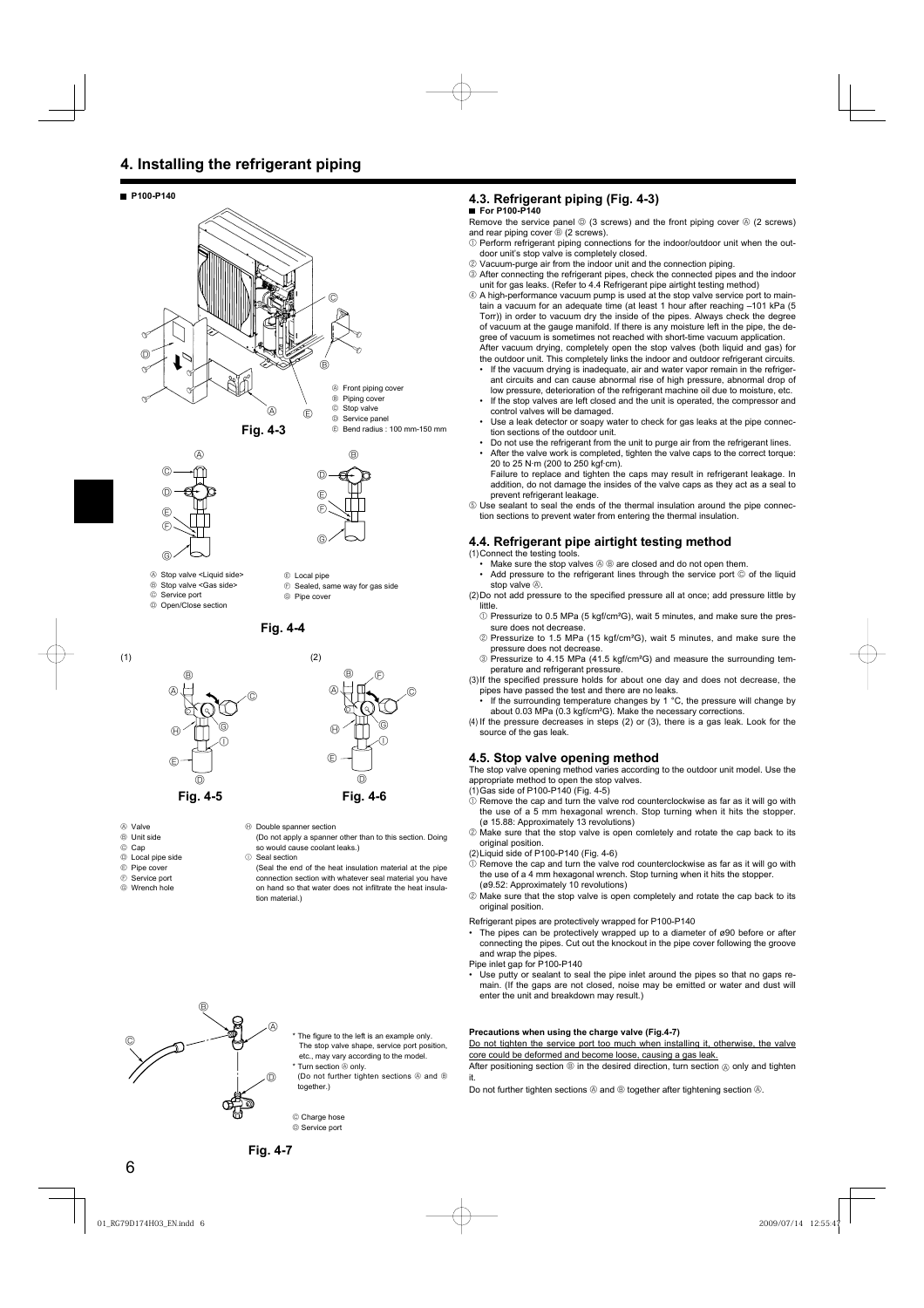# **4.6. Addition of refrigerant**

- Additional charging is not necessary if the pipe length does not exceed 20 m for P100 and 30 m for P125-P140.
- If the pipe length is exceeded, charge the unit with additional R410A refrigerant according to the permitted pipe lengths in the following table.
	- When the unit is stopped, charge the unit with the additional refrigerant through the liquid stop valve after the pipe extensions and indoor unit have been vacuumized.

 When the unit is operating, add refrigerant to the gas check valve using a safety charger. Do not add liquid refrigerant directly to the check valve.

- \* After charging the unit with refrigerant, note the added refrigerant amount on the service label (attached to the unit).
- Refer to the "1.5. Using R410A refrigerant air conditioners" for more information.
- Be careful when installing multiple units. Connecting to an incorrect indoor unit can lead to abnormally high pressure and have a serious effect on operation performance.

| Model            | Permitted<br>pipe<br>length | Permitted<br>vertical<br>difference | Additional refrigerant charging amount |                   |                   |
|------------------|-----------------------------|-------------------------------------|----------------------------------------|-------------------|-------------------|
|                  |                             |                                     | $21 - 30$ m                            | $31 - 40$ m       | $41 - 50$ m       |
| P <sub>100</sub> | $-50m$                      | $-30m$                              | 0.6 <sub>kq</sub>                      | 1.2 <sub>kq</sub> | 1.8 <sub>kq</sub> |
| P125,<br>P140    |                             |                                     |                                        | 0.6 <sub>kq</sub> | 1.2 <sub>kq</sub> |



#### **4.7. For twin/triple combination**

Refrigerant piping limitation of length, height difference are shown in the figure. (Fig. 4-8)

- A Indoor unit
- B Outdoor unit
- C Multi distribution pipe (option)
- D Height difference (Indoor unit-Outdoor unit) Max. 30 m
- E Height difference (Indoor unit-Indoor unit) Max. 1 m

# **5. Drainage piping work**

**Outdoor unit drainage pipe connection**

When drain piping is necessary, use the drain socket or the drain pan (option).

|                      | P100-P140    |  |
|----------------------|--------------|--|
| <b>IDrain socket</b> | PAC-SG61DS-E |  |
| Drain pan            | PAC-SG64DP-E |  |

# **6. Electrical work**

# **6.1. Outdoor unit (Fig. 6-1, Fig. 6-2)**

1 Remove the service pane 2 Wire the cables referring to the Fig. 6-1 and the Fig. 6-2.





E Wire the cables so that they do not contact the center of the service panel or the gas valve.

 **Caution:**

**Be sure to install N-Line. Without N-Line, it could cause damage to unit.**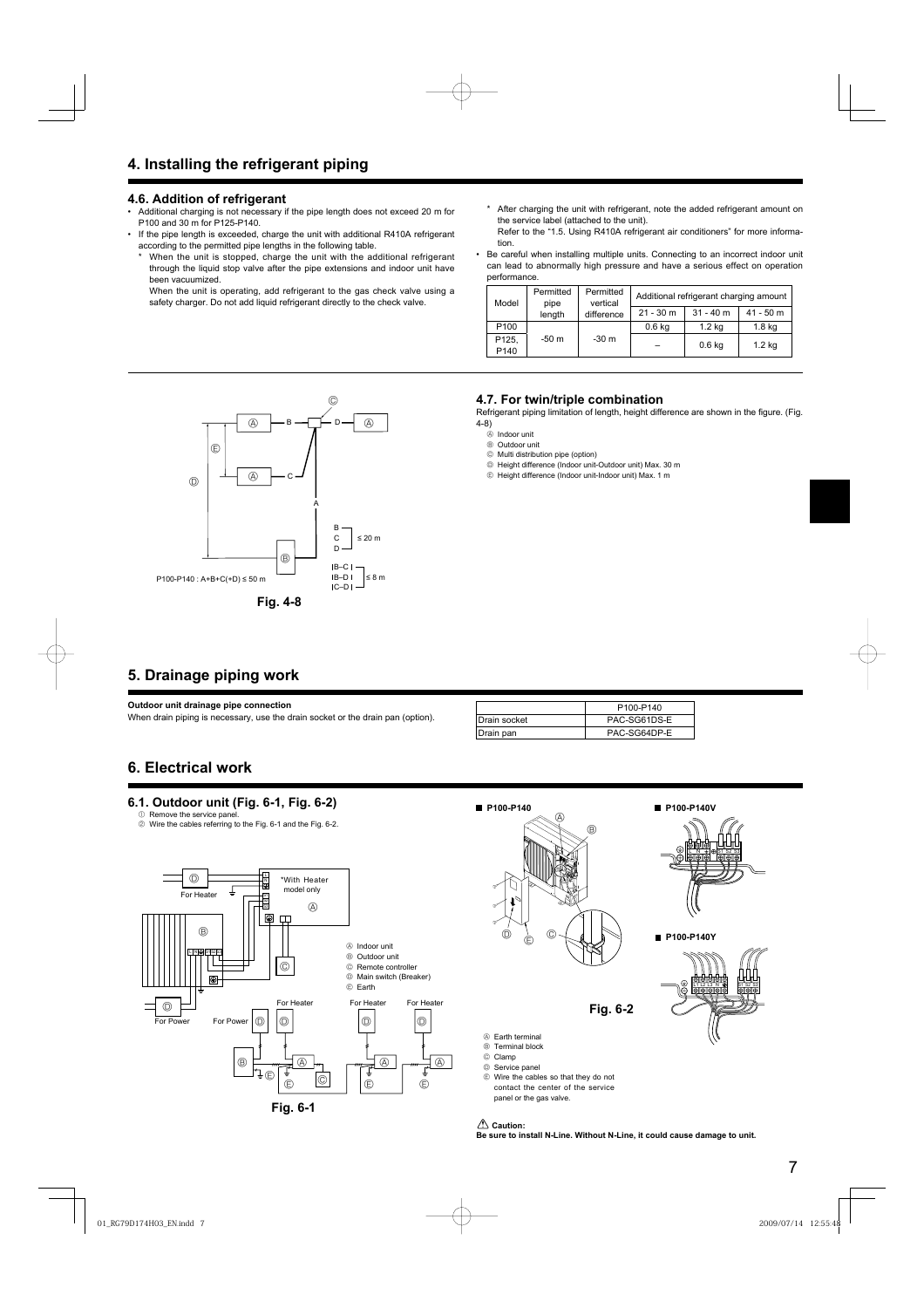#### **6.2. Field electrical wiring**

| Outdoor unit model             |                                                                      |                                 | P100.125V                        | <b>P140V</b>                                        | P100, 125, 140Y            |  |
|--------------------------------|----------------------------------------------------------------------|---------------------------------|----------------------------------|-----------------------------------------------------|----------------------------|--|
| Outdoor unit power supply      |                                                                      | $\neg N$ (single), 50 Hz, 230 V | $\sim$ /N (single), 50 Hz, 230 V | $3N \sim (3 \text{ ph } 4$ -wires),<br>50 Hz, 400 V |                            |  |
|                                | Outdoor unit input capacity Main switch (Breaker)                    | $*1$                            | 32 A                             | 40 A                                                | 16 A                       |  |
| $x \approx$                    | Outdoor unit power supply                                            |                                 | $3 \times$ Min. 4                | $3 \times$ Min. 6                                   | $5 \times$ Min. 1.5        |  |
| Ë                              | Indoor unit-Outdoor unit                                             | $*_{2}$                         | $3 \times 1.5$ (Polar)           | $3 \times 1.5$ (Polar)                              | $3 \times 1.5$ (Polar)     |  |
| Wiring<br>Wire No.<br>size (mm | Indoor unit-Outdoor unit earth                                       | $*_{2}$                         | $1 \times$ Min. 1.5              | $\times$ Min. 1.5                                   | $1 \times$ Min. 1.5        |  |
|                                | Remote controller-Indoor unit                                        | *3                              | $2 \times 0.3$ (Non-polar)       | $2 \times 0.3$ (Non-polar)                          | $2 \times 0.3$ (Non-polar) |  |
| rating<br>Circuit              | Outdoor unit L-N (single)<br>Outdoor unit L1-N, L2-N, L3-N (3 phase) | $*_{4}$                         | AC 230 V                         | AC 230 V                                            | AC 230 V                   |  |
|                                | Indoor unit-Outdoor unit S1-S2                                       | $*_{4}$                         | AC 230 V                         | AC 230 V                                            | AC 230 V                   |  |
|                                | Indoor unit-Outdoor unit S2-S3                                       | $*_{4}$                         | <b>DC 24 V</b>                   | <b>DC 24 V</b>                                      | <b>DC 24 V</b>             |  |
|                                | Remote controller-Indoor unit                                        | $*_{4}$                         | <b>DC 12 V</b>                   | <b>DC 12 V</b>                                      | <b>DC 12 V</b>             |  |

\*1. A breaker with at least 3.0 mm contact separation in each poles shall be provided. Use earth leakage breaker (NV).

\*2. Max. 45 m

If 2.5 mm<sup>2</sup> used, Max. 50 m

If 2.5 mm<sup>2</sup> used and S3 separated, Max. 80 m

\*3. The 10 m wire is attached in the remote controller accessory. \*4. The figures are NOT always against the ground.

S3 terminal has DC 24 V against S2 terminal. However between S3 and S1, these terminals are NOT electrically insulataed by the transformer or other device.

#### **Notes: 1. Wiring size must comply with the applicable local and national code.**

- 2. Power supply cords and Indoor/Outdoor unit connecting cords shall not be lighter than polychloroprene sheathed flexible cord. (Design 60245 IEC 57)
- **3. Install an earth longer than other cables.**



#### **Warning:**

**In case of A-control wiring, there is high voltage potential on the S3 terminal caused by electrical circuit design that has no electrical insulation between power**  line and communication signal line. Therefore, please turn off the main power supply when servicing. And do not touch the S1, S2, S3 terminals when the power **is energized. If isolator should be used between indoor unit and outdoor unit, please use 3-pole type.**

# **7. Test run**

#### **7.1. Before test run**

- **After completing installation and the wiring and piping of the indoor and outdoor units, check for refrigerant leakage, looseness in the power supply or control wiring, wrong polarity, and no disconnection of one phase in the supply.**
- **Use a 500-volt megohmmeter to check that the resistance between the**  power supply terminals and ground is at least 1.0M $\Omega$
- **Do not carry out this test on the control wiring (low voltage circuit) terminals.**

#### **Warning:**

**Do not use the air conditioner if the insulation resistance is less than 1.0M**Ω.

#### **Insulation resistance**

After installation or after the power source to the unit has been cut for an extended period, the insulation resistance will drop below 1  $\text{M}\Omega$  due to refrigerant accumulating in the compressor. This is not a malfunction. Perform the following procedures.

- 1. Remove the wires from the compressor and measure the insulation resistance of the compressor.
- 2. If the insulation resistance is below 1  $\text{M}\Omega$ , the compressor is faulty or the resistance dropped due the accumulation of refrigerant in the compressor.
- 3. After connecting the wires to the compressor, the compressor will start to warm up after power is supplied. After supplying power for the times indicated below, measure the insulation resistance again.

#### **7.2. Test run**

#### **7.2.1. Using SW4 in outdoor unit**

| -     |     |                   |
|-------|-----|-------------------|
| SW4-1 | ΟN  | Cooling operation |
| SW4-2 | ∩FF |                   |
| SW4-1 | OΝ  |                   |
| SW4-2 | OΝ  | Heating operation |

- After performing the test run, set SW4-1 to OFF.
- After power is supplied, a small clicking noise may be heard from the inside of the outdoor unit. The electronic expansion valve is opening and closing. The unit is not faulty

 • The insulation resistance drops due to accumulation of refrigerant in the compressor. The resistance will rise above 1 M $\Omega$  after the compressor is warmed up for 4 hours.

 (The time necessary to warm up the compressor varies according to atmospheric conditions and refrigerant accumulation.)

- To operate the compressor with refrigerant accumulated in the compressor, the compressor must be warmed up at least 12 hours to prevent breakdown.
- 4. If the insulation resistance rises above 1 MQ, the compressor is not faulty.

#### **Caution:**

- **The compressor will not operate unless the power supply phase connection is correct.**
- **Turn on the power at least 12 hours before starting operation.**
- Starting operation immediately after turning on the main power switch can result in severe damage to internal parts. Keep the power switch turned on during the operational season.

#### ▶ The followings must be checked as well.

- The outdoor unit is not faulty. LED1 and LED2 on the control board of the outdoor unit flash when the outdoor unit is faulty.
- Both the gas and liquid stop valves are completely open.
- A protective sheet covers the surface of the DIP switch panel on the control board of the outdoor unit. Remove the protective sheet to operate the DIP switches easily.
- A few seconds after the compressor starts, a clanging noise may be heard from the inside of the outdoor unit. The noise is coming from the check valve due to the small difference in pressure in the pipes. The unit is not faulty.

**The test run operation mode cannot be changed by DIP switch SW4-2 during the test run. (To change the test run operation mode during the test run, stop the test run by DIP switch SW4-1. After changing the test run operation mode, resume the test run by switch SW4-1.)**

#### **7.2.2. Using remote controller**

Refer to the indoor unit installation manual.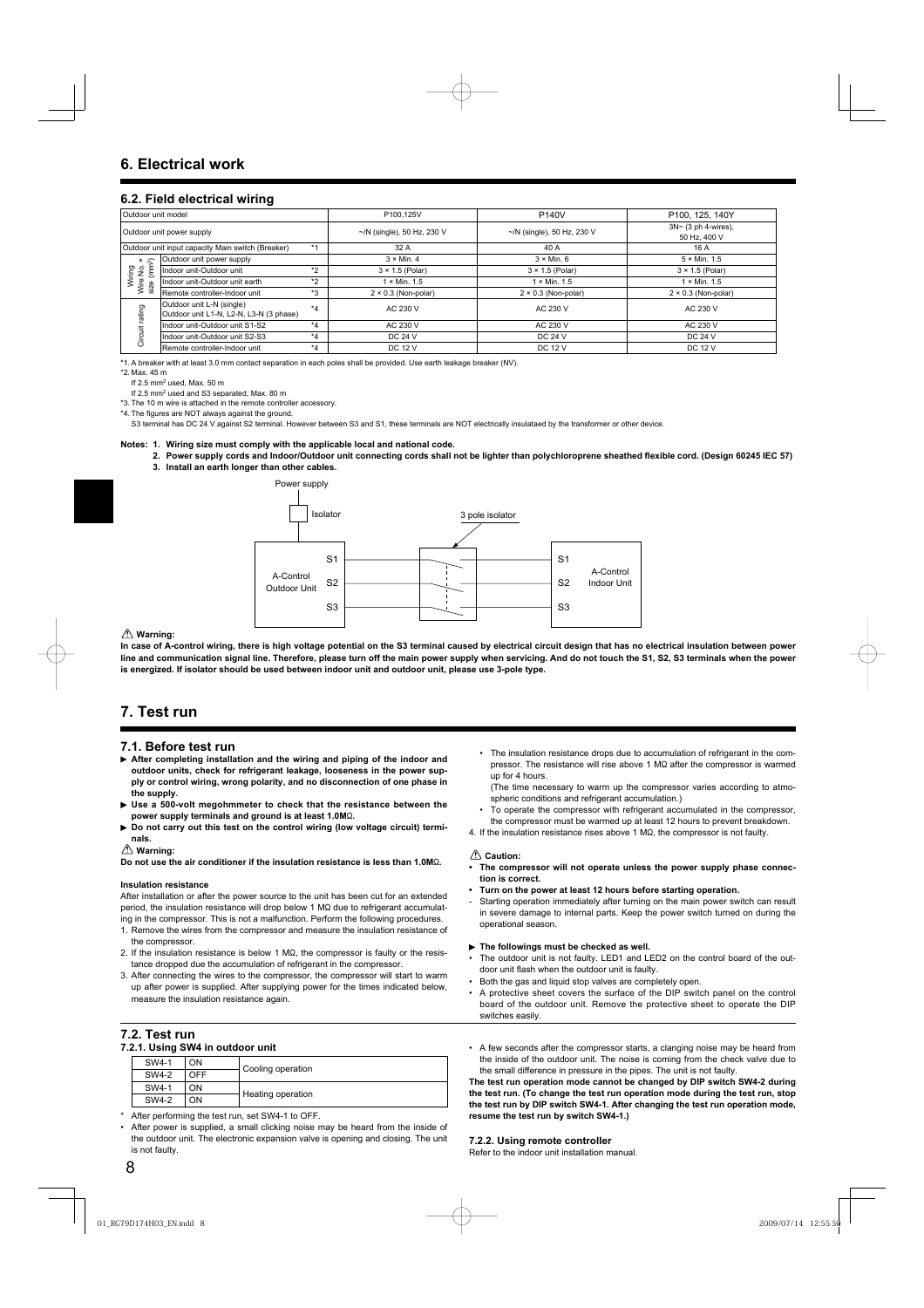# **8. Special Functions**



E Max. 10 m

# 8.1. Low noise mode (on-site modification) (Fig. 8-1)

By performing the following modification, operation noise of the outdoor unit can be reduced by about 3-4 dB.

The low noise mode will be activated when a commercially available timer or the contact input of an ON/OFF switch is added to the CNDM connector (option) on the control board of the outdoor unit.

- The ability varies according to the outdoor temperature and conditions, etc.
- $10$  Complete the circuit as shown when using the external input adapter (PAC-SC36NA). (Option)
- 2 SW1 ON: Low noise mode
	- SW1 OFF: Normal operation

#### **8.2. Demand function (on-site modification) (Fig. 8-2)**

By performing the following modification, energy consumption can be reduced to 0 –100% of the normal consumption.

The demand function will be activated when a commercially available timer or the contact input of an ON/OFF switch is added to the CNDM connector (option) on the control board of the outdoor unit.

- $10$  Complete the circuit as shown when using the external input adapter (PAC-SC36NA). (Option)
- 2 By setting SW7-1 and SW7-2 on the control board of the outdoor unit, the energy consumption (compared to the normal consumption) can be limited as shown below.

| SW7-1      | SW7-2 | Energy consumption (SW2 ON) |  |  |
|------------|-------|-----------------------------|--|--|
| <b>OFF</b> | OFF   | 0% (Stop)                   |  |  |
| <b>ON</b>  | OFF   | 50%                         |  |  |
| OFF        | OΝ    | 75%                         |  |  |

#### **8.3. Refrigerant collecting (pump down)**

Perform the following procedures to collect the refrigerant when moving the indoor unit or the outdoor unit.

- 1 Supply power (circuit breaker).
	- When power is supplied, make sure that "CENTRALLY CONTROLLED" is not displayed on the remote controller. If "CENTRALLY CONTROLLED" is displayed, the refrigerant collecting (pump down) cannot be completed normally.
- 2 After the gas stop valve is closed, set the SWP switch on the control board of the outdoor unit to ON. The compressor (outdoor unit) and ventilators (indoor and outdoor units) start operating and refrigerant collecting operation begins. LED1 and LED2 on the control board of the outdoor unit are lit.
	- Only set the SWP switch (push-button type) to ON if the unit is stopped. However, even if the unit is stopped and the SWP switch is set to ON less than three minutes after the compressor stops, the refrigerant collecting operation cannot be performed. Wait until compressor has been stopped for three minutes and then set the SWP switch to ON again.

# **9. System control (Fig. 9-1)**



**Fig. 9-1**

3 Because the unit automatically stops in about 2 to 3 minutes after the refrigerant collecting operation (LED1 and LED2 are lit), be sure to quickly close the gas stop valve. When LED1 and LED2 are lit and the outdoor unit is stopped, open the liquid stop valve completely, and then repeat step 2 after three minutes have passed.

If the refrigerant collecting operation has been completed normally (LED1 and LED2 are lit), the unit will remain stopped until the power supply is turned off.

4 Turn off the power supply (circuit breaker).

Set the refrigerant address using the DIP switch of the outdoor unit.

1 Wiring from the Remote Control

This wire is connected to TB5 (terminal board for remote controller) of the indoor unit (non-polar).

2 When a Different Refrigerant System Grouping is Used.

Up to 16 refrigerant systems can be controlled as one group using the slim MA remote controller.

#### **Note:**

**In single refrigerant system (twin/triple), there is no need of wiring** 2**.**

| SW <sub>1</sub>                                   |                                         | Function                 | Operation according to switch setting |                                                   |
|---------------------------------------------------|-----------------------------------------|--------------------------|---------------------------------------|---------------------------------------------------|
| Function table                                    |                                         |                          | ON                                    | OFF                                               |
| $<$ SW1 $>$                                       | SW <sub>1</sub><br>function<br>settings | Compulsory<br>defrosting | Start                                 | Normal                                            |
| $ON$ $[00000]$<br><b>OFF LILLI</b><br>1 2 3 4 5 6 |                                         | 2 Error history<br>clear | Clear                                 | Normal                                            |
|                                                   |                                         |                          |                                       | 3 Refrigerant Settings for outdoor unit addresses |
|                                                   |                                         | system ad- 0 to 15       |                                       |                                                   |
|                                                   |                                         | dress setting<br>5       |                                       |                                                   |
|                                                   |                                         | 6                        |                                       |                                                   |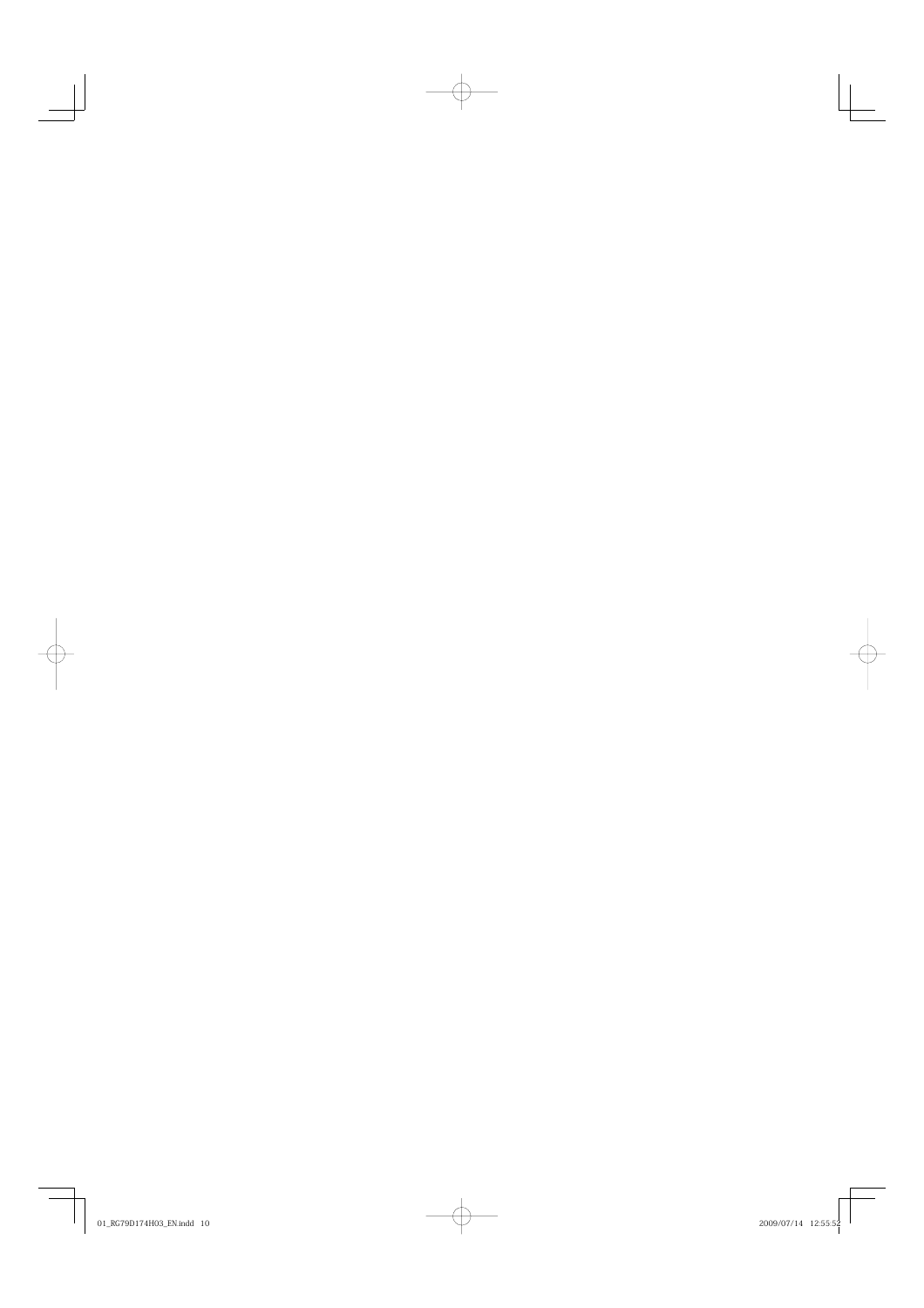

**Fig. 2-17 Fig. 2-18**